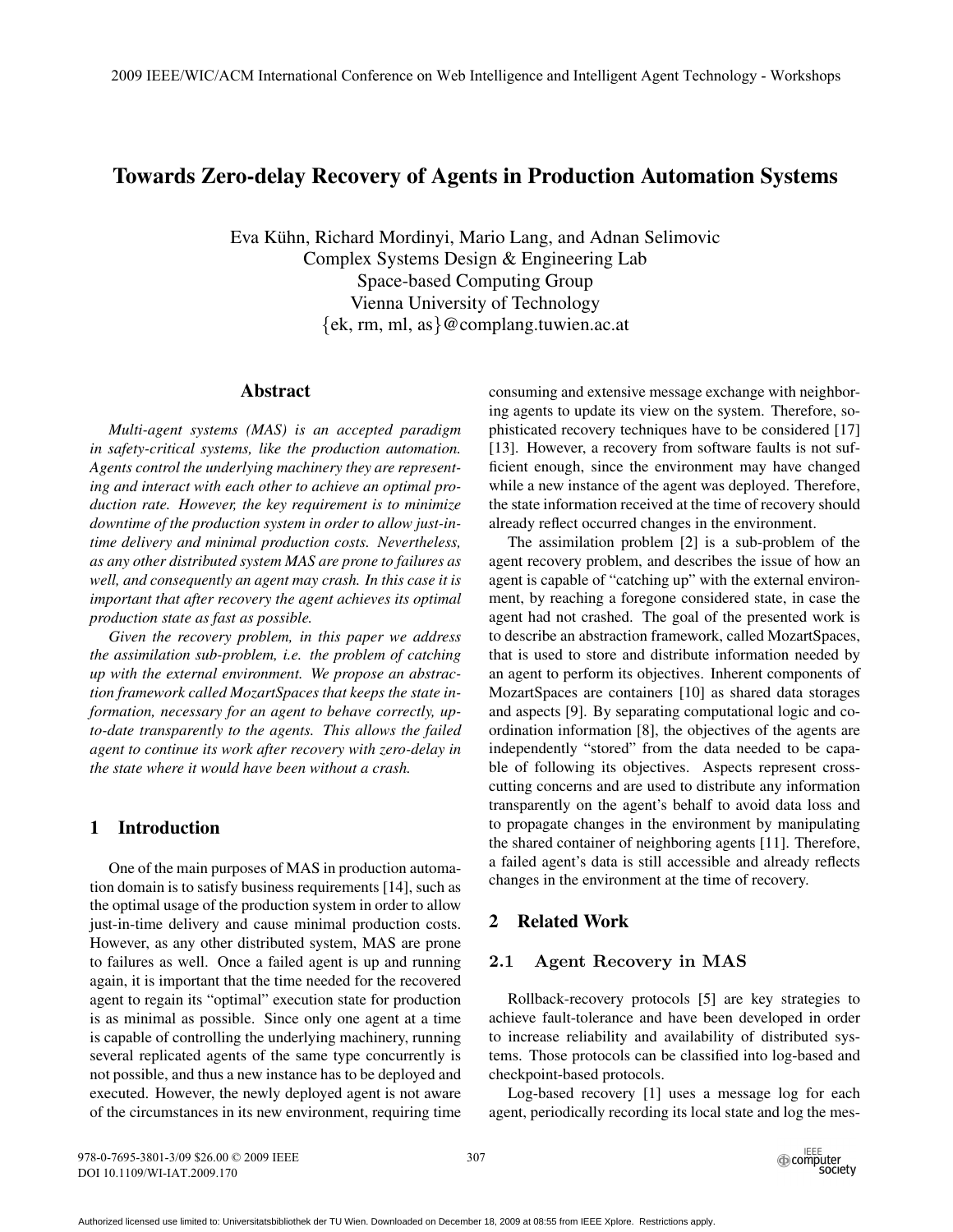sages it received after having recorded that state. Upon failure the state of the agent can be reincarnated [2] through the playback of logged messages. However, non-deterministic events have to be stored as well in order to ensure that the agents behavior is the same with respect to other agents. Additionally, it needs a lot of storage and processing for reincarnation. In case of coordinated checkpoints [12], a consistent set of checkpoints forms a recovery line so that all agents can roll back to a consistent global state.

However, in case of checkpoints it is difficult to roll back to a consistent state. Actions already performed by the underlying machines, like the assembly of product parts or painting, cannot be undone. On the other hand, log-based recovery does not store messages as long as the crashed agent is unavailable. This implies that the agent, once up and running again, is capable of restoring state information, but runs the risk of working with out-of-date information. This means that the agent is on the one hand capable of behaving correctly with respect to its objectives, but on the other hand it may use information that is in conflict with an overall "optimized" production system. Thus, the agent would have to analyse the environment any way to catch up and work within the requirements.

In [18] a so called dynamic recovery protocol has been introduced allowing the system to regain global consistency with low overhead. There, an agent buffers incoming operations during recovery. Then, the stored operations are replayed for further recovery. Although the approach may seem similar to the presented one, it differs in two ways. First, the protocol requires for each node an agent being responsible for recovery. In the presented approach the combined power of all production agents based on the shared memory concept facilitates recovery. Second, the protocol still requires a final synchronization step, whereas in the presented approach such actions are not necessary.

#### 2.2 Space-based Computing

MozartSpaces is a Java implementation extending Linda [7]. It describs the usage of a logically shared memory, called *tuple space*. By means of the simple operations (write, read, destructive read, eval) it is a communication mechanism for parallel and distributed processes. In principal, the tuple space is a bag containing tuples with non-deterministic operation access. The main difference between traditional space implementations like [6]  $[15]$  [3] or [19] and MozartSpaces<sup>1</sup> is the container and aspect. It allows the storage of entries in a customizable structured and ordered way. The ordered, structured form of the space is achieved by specific customizable Coordinators [10], which are capable of distinguishing explicitly between

data needed for coordination purposes and the payload itself. Aspects represent programming logic, are executed on the peer where the container is located and can be triggered before or after any operation is/was performed on the container. In contrast to aspects, MARS [3], TuCSon [4], and LIME [15] enable the modification of the operations' semantics by adding so called *reactions*. A reaction is defined by an instruction, which specifies the actions to be executed when a tuple matching a pattern is found in the tuple space. However, modification of the operation is meant in the sense of manipulating already existing tuples, but they cannot influence the execution of the operation itself.

#### 2.3 Databases

Established database products like Oracle or DB2 are heavy-weight components, and as such the peers running the agents in the production automation system do not have the capacity to execute them. Alternatives would be lightweight databases, like Oracle Berkeley DB Java Edition<sup>2</sup>, Apache Derby<sup>3</sup>, hsqldb<sup>4</sup>, H2<sup>5</sup>, or db4o<sup>6</sup>. However, the drawback of databases is that they need a static data model of the entries they have to store, while containers allow the usage of several different Coordinators at the same time, enabling dynamic data models, and thus being schema-free. In case of db4o, accessing an entry is performed via queryby-example, like in tuple spaces [7]. However, in [10] it has been shown that containers allow an optimized realization of queries and coordination models. Finally, databases aim to store and retrieve long living data, while the scenario focuses on short lived data. Triggers can be seen as aspects as well, but are mainly meant for operations within the database itself.

## 3 Architecture

This section pictures the architecture of a zero-delay recovery concept with MozartSpaces in detail. It will describe the content of containers, the replication of data, the deployed aspects and the propagation of changes in the system.

## 3.1 Set up of the production system based on containers

A production system [14] consists of several different software agents each being responsible for an underlying

<sup>3</sup>http://db.apache.org/derby/

<sup>5</sup>http://www.h2database.com

<sup>2</sup>http://www.oracle.com/database/berkeley-db/ index.html

<sup>4</sup>http://hsqldb.org/

<sup>6</sup>http://www.db4o.com/

<sup>1</sup> to be downloaded at http://www.mozartspaces.org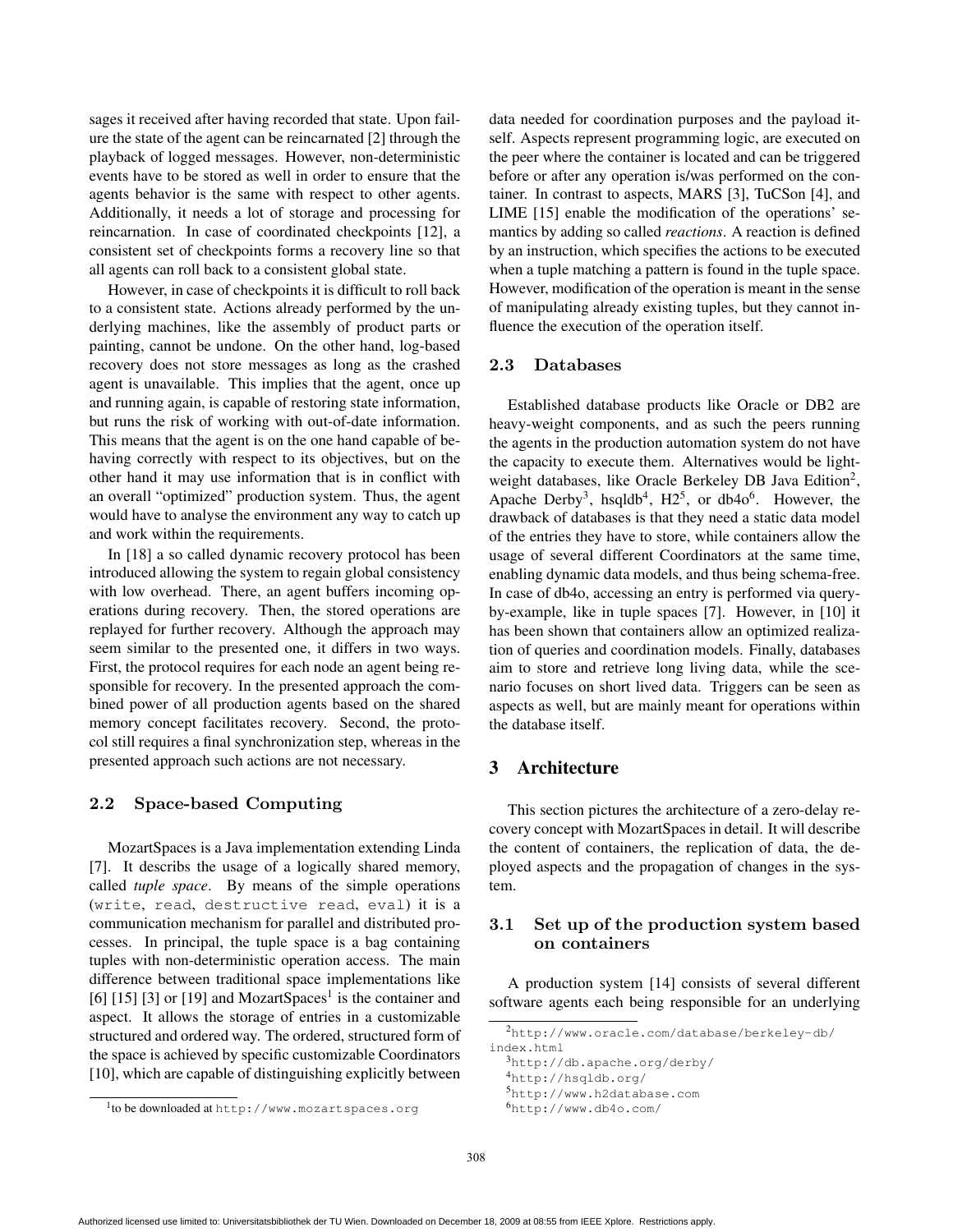machinery. Such an agent may be: a **pallet agent (PA)** representing the transportation of a production part and knowing the next machine to be targeted by the real pallet, a crossing agent (CA) routing pallets towards the right direction according to a routing table, which may be structured according to specific optimization objectives, like pallet routing delay, a conveyor belt agent (CBA) transporting pallets from one crossing agent to another, a machine agent (MA) controlling robots for e.g., painting or assembling product parts, or a strategy agent (SA) which, based on the current usage rate of the production system, knows where to delegate pallets, so that by taking into consideration business requirements, a product is created in an efficient way.



**Figure 1. Simple production system**

In this work crossing agents are of main importance. The idea is that each agent in the production system (figure 1) has a dedicated container for storing its data structures (like a routing table). When the system is started the very first time, all existing CAs exchange information about incoming and outgoing CBAs and the costs of each conveyor belt to get informed about the environment they are running in. This information is collected and stored in the container. For instance a container may store routes to a destination (MA) prioritized according to the costs of the conveyor belts. For instance, the "cheapest" route from agent C1 to docking station DS1 controlled by an MA is reachable if the incoming pallet is forwarded to crossing agent C3 via the outgoing conveyor OC1.

#### 3.2 Distributing containers

So far each container resides on the peer where its agent is executed. In case that peer fails, the agent's container is not accessible any more. This fact prevents other agents from updating the failed agents container and thus the failed agent is not informed about any changes in the environment. Therefore, containers have to be replicated and distributed.

In [9] we have described how to replicate containers transparently to the using application. There, it has been presented how to combine containers with an overlay network based on the Distributed Hast Table (DHT) concepts [16] to make such containers fault-tolerant. The name of the container is used as a key to retrieve its value, the actual URL to the container. The underlying DHT implementation already provides built-in replication mechanisms to distribute the key in the network. This mechanism is used to get informed about data movements due to failing peers and as such it triggers replication strategies installed as aspects on each container. By means of aspects it is possible to deploy several replication strategies to keep containers consistent, to increase fault-tolerance and their availability. What kind of replication strategy is deployed depends on business requirements and production optimization objectives.

Additionally, the DHT concept has been altered in a manner, which allows to store events with respect to locality. Mapping this approach to the production automation allows to store containers in different areas of the production system in order to even more increase availability of data, thus creating replication clusters (figures 2).



**Figure 2. Agents with triple replicated containers using various DHT lookup areas (replication clusters)**

Figure 2 shows three agents using their specific replication clusters consisting of three replicated containers.

#### 3.3 Propagation of Changes

Consider a change in the described layout like the failure of crossing C3 in figure 1. The first (adjacent) component to discover the failure updates the components previous to the failing component - in our case the crossing C1. The routing information in said container is updated (the route over OC1 will be set to disabled by setting its costs to a negative value). Said update triggers a subsequent update